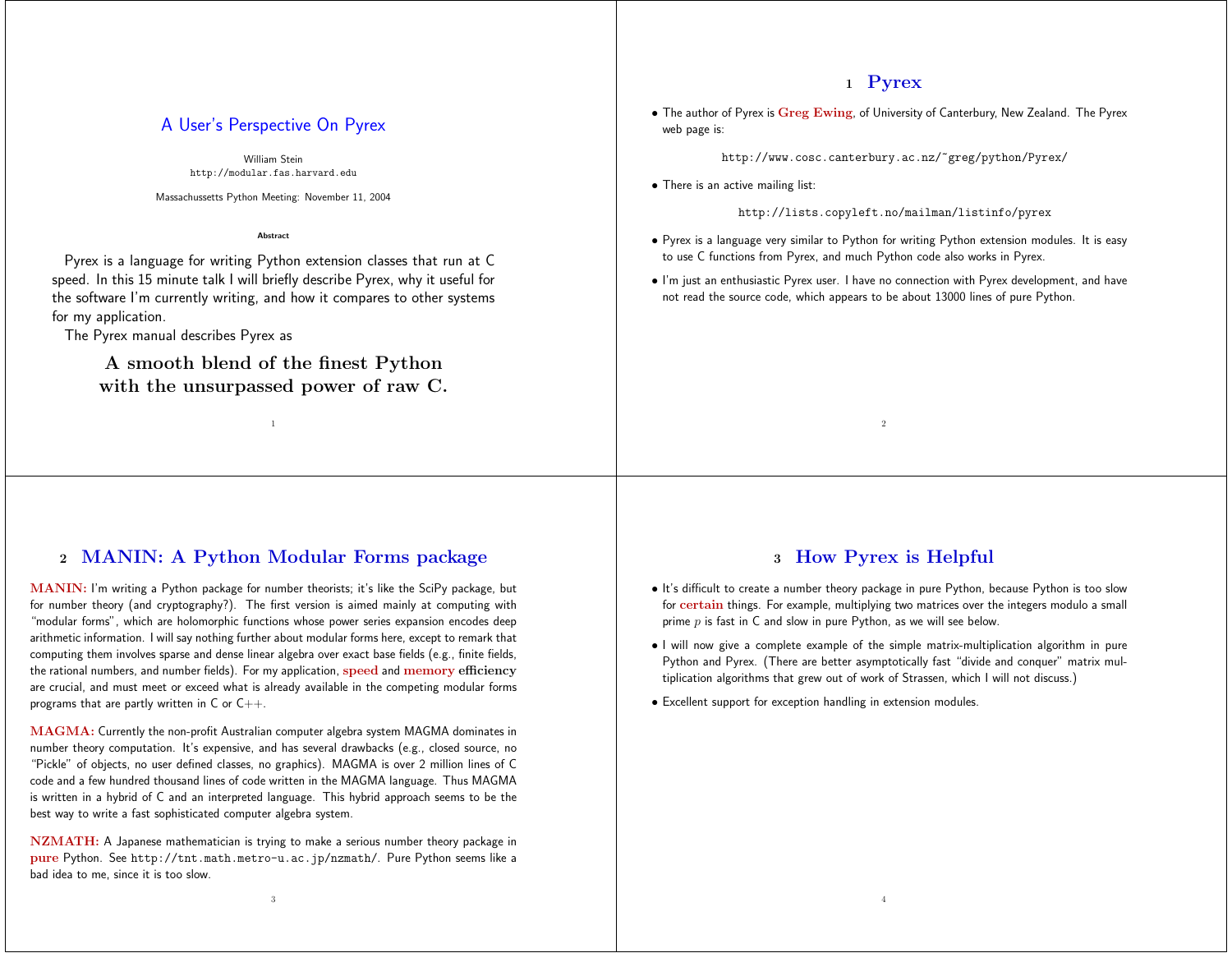#### **4 Pure Python Implementation of Matrix Multiply**

|                                                                                                              | >>> import mult1                         |
|--------------------------------------------------------------------------------------------------------------|------------------------------------------|
| We multiply two square matrices modulo a small prime $p$ . I have not included error checking.<br># mult1.py | >>> $a = mult1.Matrix(101, 3, range(9))$ |
| class Matrix:                                                                                                | $\gg$ a                                  |
| def __init__(self, p, n, entries=None):                                                                      |                                          |
| $"""p -- prime$                                                                                              | 0, 1, 2,                                 |
| n -- positive integer                                                                                        | 3, 4, 5,                                 |
| entries -- entries of the matrix (defaults to None, which means 0 matrix).<br>11.11.11                       |                                          |
|                                                                                                              | 6, 7, 8,                                 |
| $self._-n = n; self._-p = p$<br>if entries != None:                                                          | $\gg$ a*a                                |
| self. __ entries = $[x \nmid y$ p for x in entries]                                                          |                                          |
| else:                                                                                                        | 15, 18, 21,                              |
| $self._= entries = [0 for _= in range(n*n)]$                                                                 | 42, 54, 66,                              |
|                                                                                                              |                                          |
| $def_{ -r}epr_{ -}(self):$                                                                                   | 69, 90, 10,                              |
| $s = ""; n = self._-n$                                                                                       |                                          |
| for $i$ in range $(n)$ :                                                                                     |                                          |
| for $j$ in range $(n)$ :                                                                                     |                                          |
| $s$ += "%s, "%self.__entries[n*i + j]                                                                        |                                          |
| $s \leftarrow$ " $n$ "                                                                                       |                                          |
| return s                                                                                                     |                                          |
| $def \_\_mul\_\_ (self, other):$                                                                             |                                          |
| ans = $[]$ ; n = self.__n                                                                                    |                                          |
| for $i$ in range $(n)$ :                                                                                     |                                          |
| for $j$ in range $(n)$ :                                                                                     |                                          |
| $v = [self._=entries[i*n+k] * other._=entries[k*n+j] for k in range(n)]$                                     |                                          |
| ans.append(sum(v) % self.__p)                                                                                |                                          |
| return Matrix(self.__p, n, ans)                                                                              |                                          |
|                                                                                                              |                                          |
| 5                                                                                                            | $\,6\,$                                  |
|                                                                                                              |                                          |
|                                                                                                              |                                          |

Example usage:

### **5 Pyrex Implementation of Matrix Multiply**

I copied mult1.py to mult2.pyx, and made the appropriate modifications.

```
# mult2.pyx
cdef extern from "Python.h": # we will use these C functions below
    void* PyMem_Malloc(int)
    void PyMem_Free(void *p)
cdef class Matrix:
cdef int *entriescdef int p, n
     def __new__(self, int p, int n, entries=None):
        self.p = p; self.n = nself.entries = <int*> PyMem_Malloc(sizeof(int)*n*n) # cast to int pointer
     def __dealloc__(self):-<br>PyMem_Free(self.entries) # using a C function
     def __init__(self, int p, int n, entries=None):
          """ p -- prime
            n -- positive integer
            entries -- entries of the matrix (defaults to None, which means 0 matrix).
        """"""

cdef int i, j, k, x
        if entries != None:for i from 0 \le i \le self.n:
                r i from 0 \le i \le \text{self.n:} # Pyrex's version of for loop;<br>for j from 0 \le j \le \text{self.n:} # get converted to C with no Py
                                                 # get converted to C with no Python calls
                    k = i*self.n + ix = entries[k] \chi p
                                                            7
```

```
if x<0: x = x + pself.entries[k] = x
    else:
      for i from 0 \leq i \leq self.n:
            for j from 0 \leq j \leq \text{self.n}:self. entries[i*self.n + j] = 0def __repr__(self):
   cdef int i, j, n
   s = 10n = self.nfor i from 0 \leq i \leq n:
      for j from 0 <= j < n:
        s = s + "\s, "%self.entries[n*i + j]
        s = s + "\n"
   return scdef Matrix __mul__(Matrix self, Matrix B):
   cdef int s, i, j, k, n
   cdef Matrix ans
ans = Matrix(self.p, self.n)
    n = self.n
   for i from 0 \leq i \leq n:
        for j from 0 \leq j \leq n:
           # The i,j entry of the product
           s = 0for k from 0 \leq k \leq n:

s = (s + (self.entries[i*n+k] * B.entries[k*n+j])) % self.p
                if s < 0: s = s + self.p
               ans.entries[i*n+j] = s
   return ans
```
8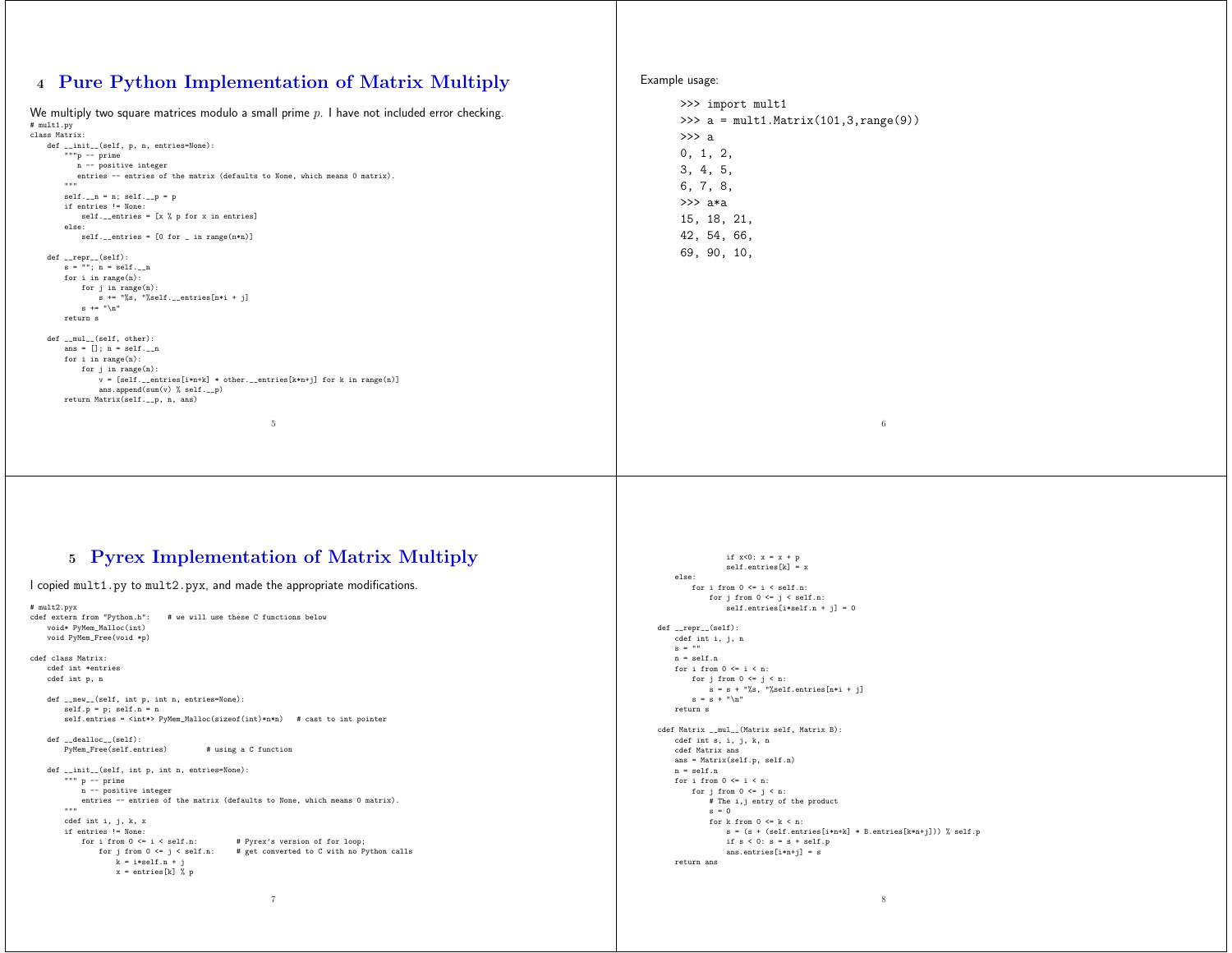We first convert mult2.pyx to <sup>a</sup> C program, then compile it to <sup>a</sup> shared object extension library:

| # convert pyx file to a 677 line pure C file.<br># pyrex mult2.pyx                     | /* Generated by Pyrex 0.9.3 on Thu Nov 11 15:16:11 2004 */                                                                            |
|----------------------------------------------------------------------------------------|---------------------------------------------------------------------------------------------------------------------------------------|
| $#$ 1s $-1h$ mult2.c                                                                   | #include "Python.h"                                                                                                                   |
|                                                                                        | #include "structmember.h"                                                                                                             |
| $-rw-r--r--$ 1 was was 23K Nov 11 15:16 mult2.c                                        | typedef struct {PyObject **p; char *s;} __Pyx_InternTabEntry; /*proto*/                                                               |
| # gcc -shared -03 -fPIC -I/home/was/local/include/python2.4 mult2.c -o mult2.so        | /* Declarations from mult2 */                                                                                                         |
| mult2.c: In function '__pyx_f_5mult2_6Matrix___mul__':                                 | staticforward PyTypeObject __pyx_type_5mult2_Matrix;                                                                                  |
| mult2.c:302: warning: use of cast expressions as lvalues is deprecated # yikes!        | struct __pyx_obj_5mult2_Matrix {                                                                                                      |
| mult2.c:316: warning: use of cast expressions as lvalues is deprecated # many warnings | PyObject_HEAD                                                                                                                         |
| mult2.c:362: warning: use of cast expressions as lvalues is deprecated                 | struct __pyx_vtabstruct_5mult2_Matrix *__pyx_vtab;                                                                                    |
| mult2.c: At top level:                                                                 | int (*entries);                                                                                                                       |
| mult2.c:427: warning: initialization from incompatible pointer type<br># yikes!        | int p;<br>int n;                                                                                                                      |
|                                                                                        | }:                                                                                                                                    |
| $#$ 1s $-1h$ mult2.so                                                                  |                                                                                                                                       |
| $-rwxr-xr- x$ 1 was was 17K Nov 11 15:16 mult2.so                                      | static int __pyx_f_5mult2_6Matrix___new__(PyObject *__pyx_v_self, PyObject *__pyx_args, PyObject *__pyx_kwds); /*proto*/              |
|                                                                                        | static int __pyx_f_5mult2_6Matrix___new__(PyObject *__pyx_v_self, PyObject *__pyx_args, PyObject *__pyx_kwds) {                       |
| Now we can use the mult2 module, which has the same interface as mult.                 | int __pyx_v_p;<br>int __pyx_v_n;                                                                                                      |
|                                                                                        | PyObject $*_{-$ pyx_v_entries = 0;                                                                                                    |
| >>> import mult2                                                                       | $int_{--}$ pyx_r;                                                                                                                     |
| >>> $a = mult2 Matrix(101, 3, range(9))$                                               | static char *__pyx_argnames[] = ${\'i}$ p", "n", "entries", 0};                                                                       |
|                                                                                        | $_{--}$ pyx_v_entries = $_{--}$ pyx_k1;                                                                                               |
| >>> a*a                                                                                | if (!PyArg_ParseTupleAndKeywords(__pyx_args, __pyx_kwds, "ii 0", __pyx_argnames, &__pyx_v_p, &__pyx_v_n, &__pyx_v_entries)) return -1 |
| 15, 18, 21,                                                                            | $Py$ _INCREF(__pyx_v_self);<br>$Py$ _INCREF(__pyx_v_entries);                                                                         |
| 42, 54, 66,                                                                            | /* "/home/was/talks/pyrex/mult2.pyx":22 */                                                                                            |
| 69, 90, 10,                                                                            | $((struct \_pyx_obj_5mult2_Matrix * )\_pyx_v_self)$ ->n = _pyx_v_n;                                                                   |
|                                                                                        | $\cdots$                                                                                                                              |
|                                                                                        |                                                                                                                                       |
| $\Omega$                                                                               | 10                                                                                                                                    |
|                                                                                        |                                                                                                                                       |
|                                                                                        |                                                                                                                                       |

#### **7 Comparing Timings**

I also wrote <sup>a</sup> **Psyco** version mult3.py, which is mult1.py, but with the line import pysco; psyco.full() appended at the top. I used the following function to test the speed of each matrix multiply routine.

import timeit

```
def matmul(tries=10, p=97, n=20):
   T0 = timeit.Timer("a=mult1.Matrix(%s,%s,range(%s*%s)); a*a"%\
                      (p,n,n,n), "import mult1")
   T1 = timeit.Timer("a=mult2.Matrix(%s,%s,range(%s*%s)); a*a"%\
                      (p,n,n,n), "import mult2")
   T2 = timeit.Timer("a=mult3.Matrix(%s,%s,range(%s*%s)); a*a"%\
                      (p,n,n,n), "import mult3")
   t0 = T0.timeit(tries)
   t1 = T1.timeit(tries)
   t2 = T2.timeit(tries)print "Pure Python: %s\n\nPyrex: %s (Speedup: %s)\n"%(t0, t1, t0/t1)
   print "Psyco: %s (Speedup: %s)"%(t2, t0/t2)
```
Here are some timing results (under Python 2.3, since my Pysco install only supports Python 2.3), on my Pentium-M 1.6Ghz laptop.

**6 Some Generated C Code**

>>> prof.matmul(1000) Pure Python: 4.03225588799 Pyrex: 0.380643129349 (Speedup: 10.5932711695) Psyco: 3.22930121422 (Speedup: 1.24864657104) >>> prof.matmul(200, n=30) Pure Python: 2.62041187286 Pyrex: 0.219752788544 (Speedup: 11.9243623265) Psyco: 2.07065701485 (Speedup: 1.26549778842) >>> prof.matmul(200, n=50) Pure Python: 11.7379591465 Pyrex: 0.95321393013 (Speedup: 12.3140868754) Psyco: 9.31631708145 (Speedup: 1.25993555649)

We gain <sup>a</sup> full order of magnitude (base 10) improvement by using Pyrex! That's very significant for my application, where matrix multiply is at the core of many algorithms. Also, Psyco doesn't seem to help much (this could be my ignorance about how best to use Pysco!).